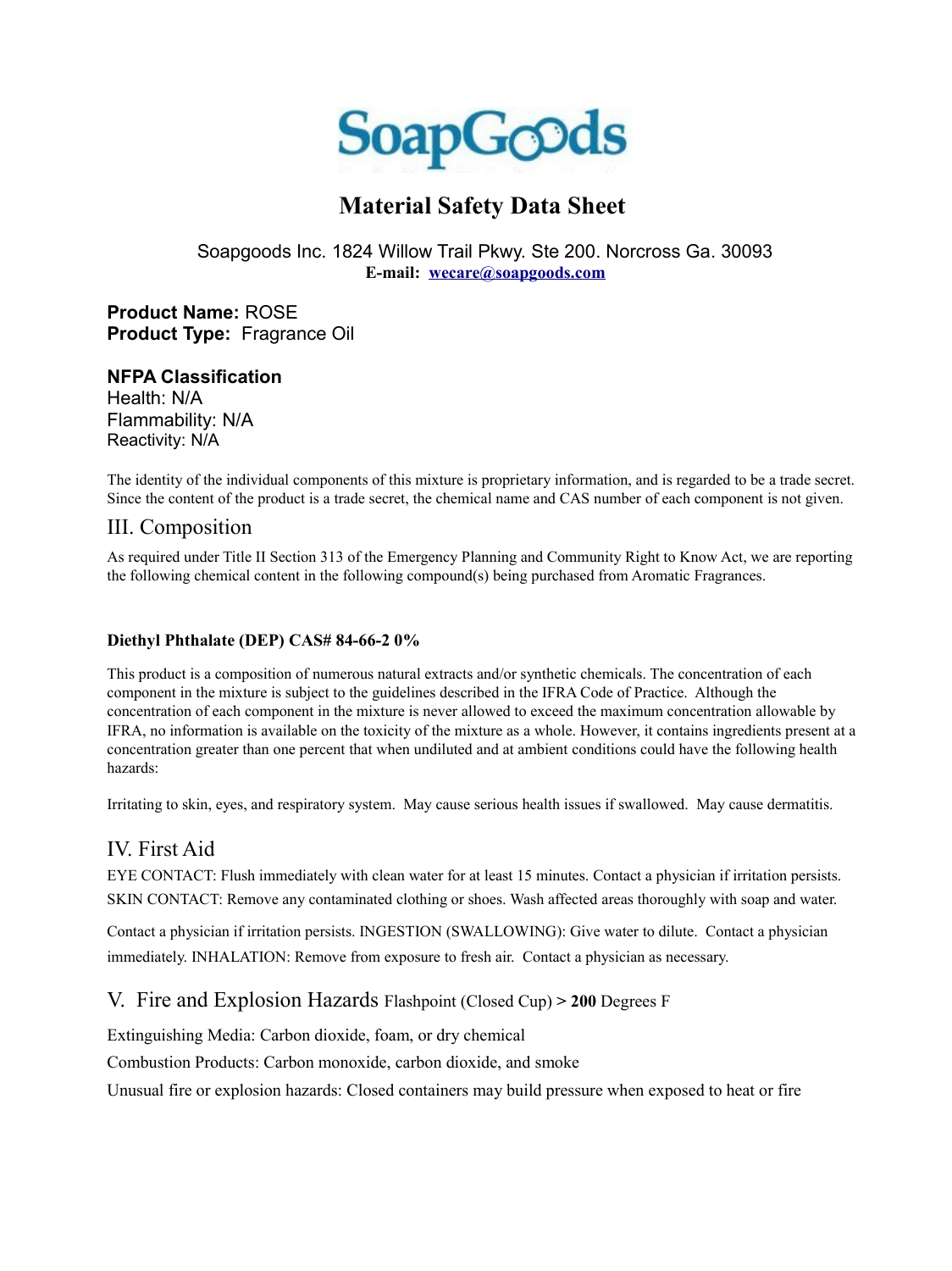# VI. Accidental Release Measures

SPILLS CLEAN-UP: Eliminate all ignition sources. Absorb liquid spills on suitable absorbent material. Sweep up solids and dispose of in accordance with local, state, and federal regulations.

## VII. Handling and Storage

STORAGE REQUIREMENTS: Store in a cool, dry, ventilated area away from heat sources. Keep containers tightly closed and upright when not in use.

#### VIII. Exposure Control and Protection Information

EYE PROTECTION: Splash resistant safety glasses. SKIN PROTECTION: The use of chemical resistant gloves is recommended. Contaminated clothing and shoes should be cleaned before re-using. Acceptable industrial hygiene practices should be maintained. RESPIRATORY: None generally required. VENTILATION: General ventilation is adequate. Use exhaust fan if necessary.

#### **IX. Physical Data**

Specific Gravity**:** 0.9840 to 0.9940 (H2O =1) Refractive Index: 1.4955 to 1.5055 Appearance: N/A Odor: Characteristic Vanillin: 3.20% Vapor Density (Air=1): greater than 1 Solubility in Water: Insoluble Stability and Reactivity: N/A

CHEMICAL STABILITY: Stable under normal circumstances INCOMPATIBILITY (MATERIALS TO AVOID): Avoid contact with acids, alkalis, or oxidizing agents REACTIVITY AND UNDER WHAT CONDITIONS: This product presents no significant reactivity hazard. It is stable and

will not react with water nor is it pyrophoric. Hazardous polymerization will not occur. Avoid contact or contamination with strong acids, alkalis, or oxidizing agents.

# XII. Ecological Information

Avoid contamination of ground, soil, and surface water

#### XI. Toxicology Information

There is no data for this product. The health hazards are accessed based on the materials in this preparation.

# XIII. Disposal Considerations

Waste Disposal: Place material in a sealed container and dispose of in accordance with all local, State, and Federal regulations.

# XIV. Transportation Information

Transportation by ground, air, or vessel: Not Restricted